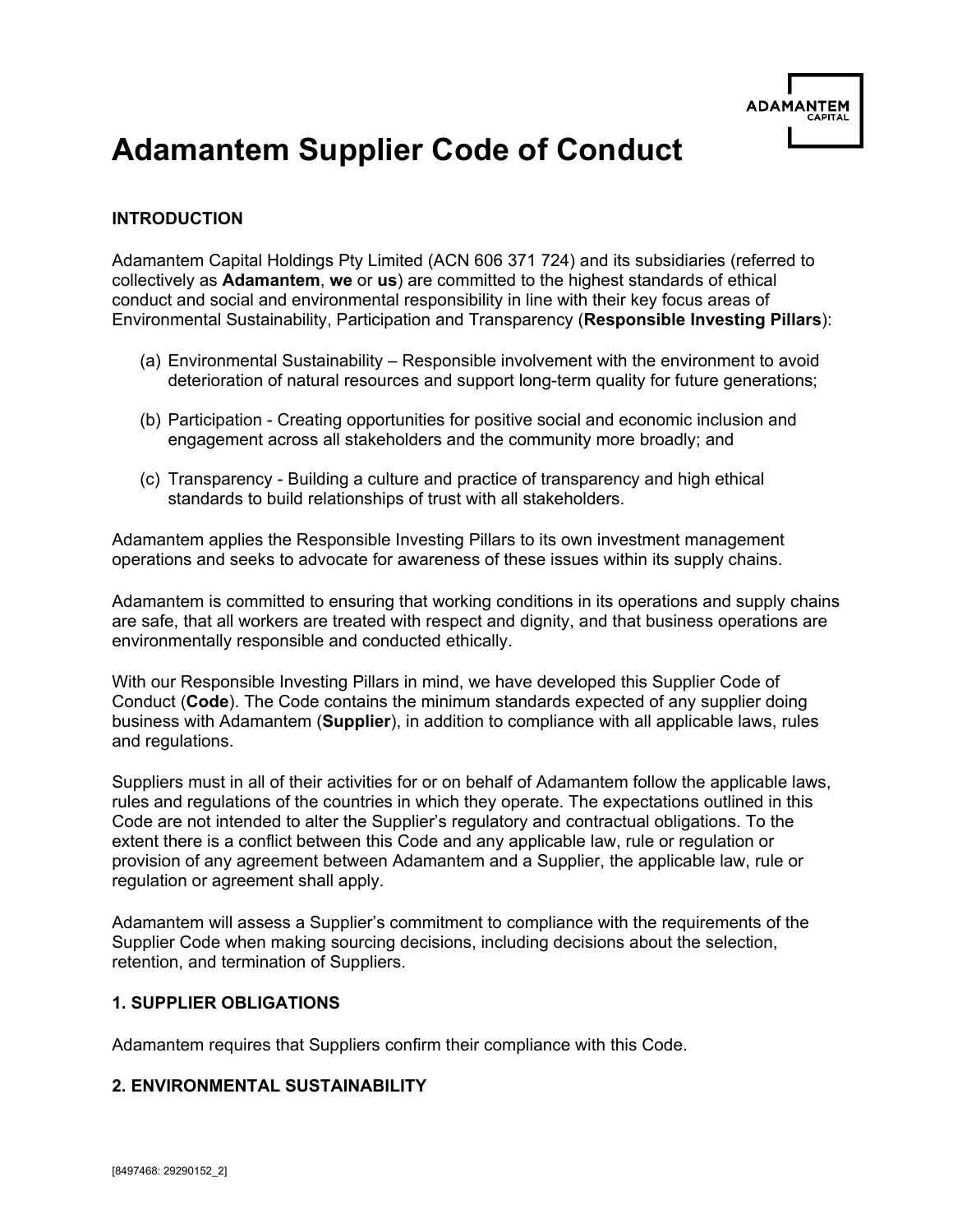Suppliers must:

- (a) **Environmental laws** comply with all applicable environmental protection laws and regulations.
- (b) **Environmental impact** consider and take steps to manage the environmental impact of their operations and supply chains which may include, energy and water use, carbon emissions, waste management, pollution and product stewardship, or commit to doing so within a reasonable period of time.

## **3. PARTICIPATION**

Adamantem is committed to protecting the human rights of individuals who are impacted by our business, including the workers of our Suppliers. We expect our Suppliers to support this commitment by adhering to the standards below.

- (a) **Human Rights –** Suppliers must provide a fair and ethical workplace which upholds high standards of human rights and comply with all applicable human rights laws and regulations.
- (b) **Labour Standards –** Suppliers must uphold the human rights of workers and treat them with dignity and respect as understood by the international community. This applies to all workers, including temporary, migrant, student, contract, direct employees and any other type of worker, including the Suppliers' workers.

The labour standards are as follows:

i. **Freely Chosen Employment; Prohibition of Modern Slavery and Human Trafficking**

Suppliers must not use, engage in or permit any form of slavery or servitude, including forced, compulsory, bonded (including debt bondage) or indentured labour, involuntary prison labour, child labour, or human trafficking. All work must be voluntary and all workers must be free to leave work at any time or terminate their employment without reprisal, subject to any reasonable notice periods required under applicable law. Suppliers must not require workers to surrender any government-issued identification, passports or work permits as a condition of employment. Suppliers must not impose any unreasonable restrictions on workers' freedom of movement within the Suppliers' facilities, or with respect to workers' rights to enter or exit the Suppliers' facilities.

#### ii. **Contracting Standards**

As part of the hiring process, Suppliers must provide workers with a written employment agreement in their native language that contains a description of terms and conditions of employment. For workers recruited outside the Supplier's country of operation, the Supplier must ensure that the written employment contract is provided to workers prior to the workers departing from their respective countries of origin and there should be no substitution or change(s) allowed in the employment contract upon arrival in the Supplier's country of operation unless such changes are required to meet applicable laws or regulations and provide equal or better terms. Suppliers must ensure that the terms and conditions of employment comply with any applicable laws or regulations in their country of operation. In addition, Suppliers must ensure that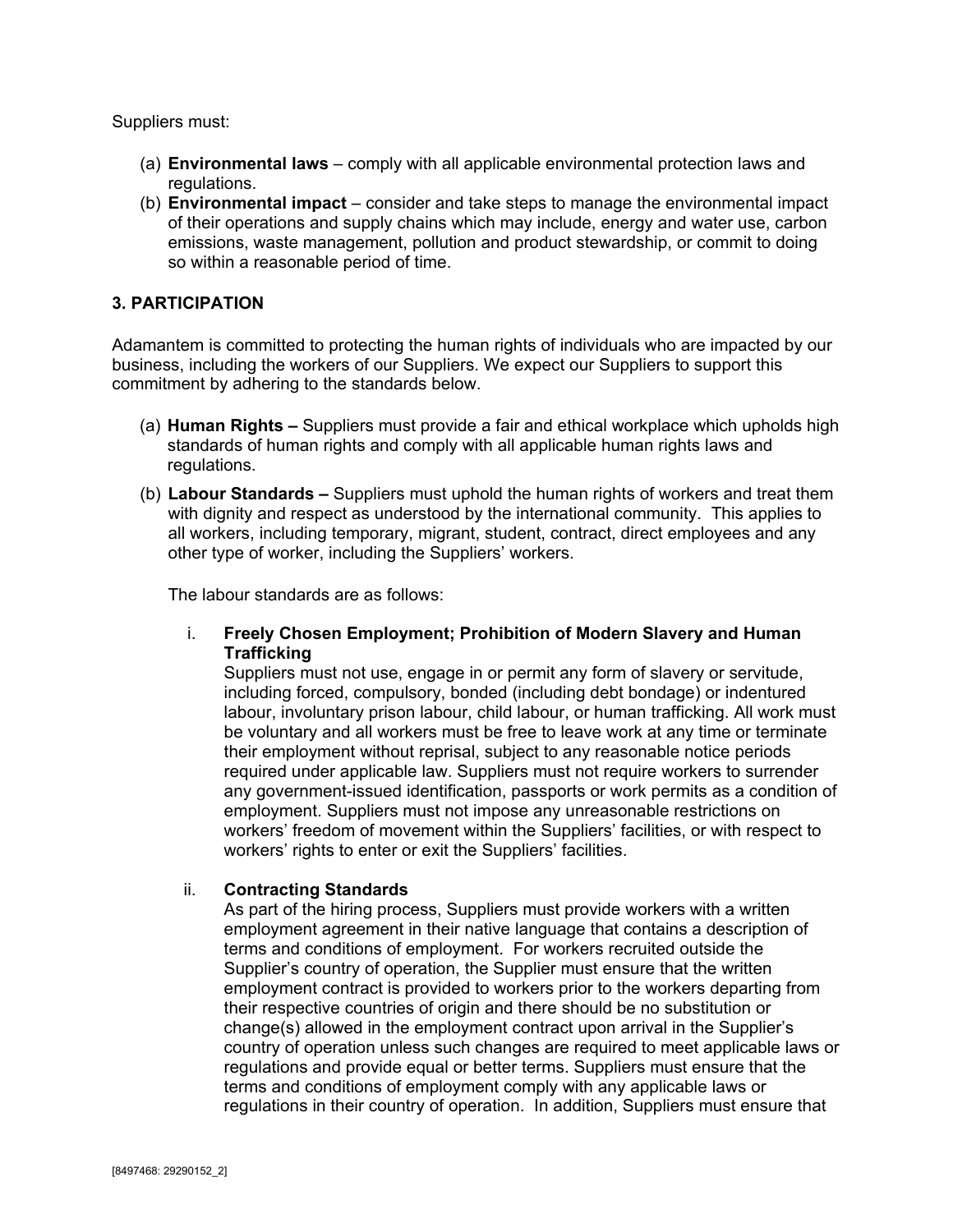workers are not required to pay employers' or agents' recruitment fees or other related fees for their employment. If any such fees are found to have been paid by workers, such fees must be repaid to the worker.

#### iii. **Child Labour Avoidance; Student Interns**

Suppliers will not use child labour in any stage of its manufacturing. The term 'child' refers to the minimum age as governed by law in the country where the work is taking place or under the age for completing compulsory education, or under the minimum age for employment in the country. Suppliers may use legitimate, voluntary workplace apprenticeship programs, such as student internships, only if they comply with all laws and regulations of the country of employment, and if the participants receive some form of compensation for their work. Appropriate compensation may include academic credit for a course of study at a reputable educational institution, or wages consistent with the rate for other entry-level workers performing equivalent tasks.

#### iv. **Working Hours**

Suppliers' work weeks must not exceed the maximum set by applicable local law. Suppliers must ensure that workers receive at least one day off every seven days.

#### v. **Wages and Benefits**

Suppliers must ensure that compensation paid to workers complies with all applicable wage laws, including those relating to minimum wages, overtime hours and legally mandated benefits. Suppliers must compensate workers for overtime consistent with applicable local law, and must clearly state in employment agreements if mandatory overtime is a condition of employment. In countries that do not have laws or regulations stipulating minimum wages, overtime pay requirements, or workplace benefits, Suppliers must at least follow industry standards within the country. Suppliers must not permit deductions from wages as a disciplinary measure. Suppliers must provide workers with a timely and understandable written statement in the workers' native language explaining the basis on which workers are paid, via pay stub or similar documentation, so that workers can verify that they have been accurately compensated for the work they have performed.

#### vi. **Humane Treatment**

Suppliers must not engage in or tolerate harsh and inhumane treatment, including any sexual harassment, sexual abuse, corporal punishment, mental or physical coercion or verbal abuse of workers, including the threat of any such treatment. Suppliers must clearly define and communicate to workers the disciplinary policies and procedures in support of these requirements.

#### vii. **Non-Discrimination**

Suppliers must be committed to a workforce free of harassment and unlawful discrimination, and must not engage in discrimination based on race, colour, age, gender identity, sexual orientation, ethnicity, caste, national origin, disability, pregnancy, religion, political affiliation, union membership, covered veteran status, protected genetic information, marital status, or any other characteristic protected under applicable laws in hiring and employment practices such as wages, benefits, promotions, rewards and access to training. In addition,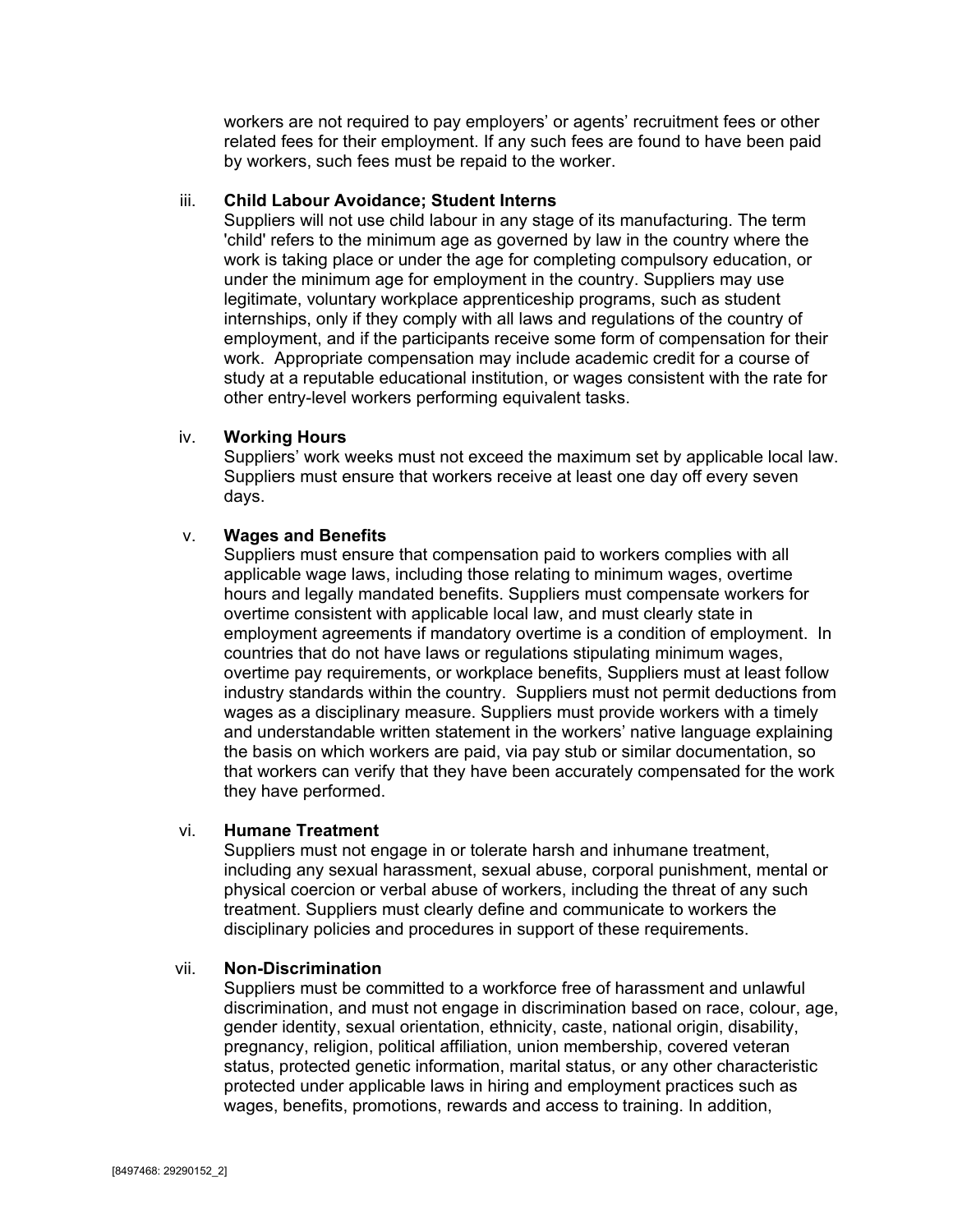Suppliers must not subject workers or potential workers to medical tests or physical examinations that could be used in a discriminatory way.

## viii. **Freedom of Association and Collective Bargaining**

Open communication and direct engagement between workers and management are the most effective ways to resolve workplace and compensation issues. Suppliers must respect the rights of workers to associate freely, bargain collectively, join or not join labour unions or similar organisations, seek representation, and join workers' councils in accordance with local laws. Suppliers must permit workers to openly communicate and share grievances with management about working conditions and management practices without fear of discrimination, reprisal, intimidation or harassment.

## ix. **Health and Safety Standards**

Suppliers must provide a safe and healthy work environment to all their workers. This includes providing regular health and safety training to all workers, complying with all applicable laws and regulations regarding working conditions, controlling worker exposure to potential safety hazards, implementing emergency plans and response procedures and having procedures and systems in place to prevent, manage, track and report occupational injury and illness.

- (c) **Indigenous Rights -** Suppliers must:
	- (i) respect and protect the rights of Indigenous peoples and places of indigenous cultural significance; and
	- (ii) ensure that their operations do not result in the forced removal of Aboriginal or Torres Strait Islander peoples or other marginalised populations from their lands, territories, and waters.
- (d) **Supply chain**  Suppliers must develop and maintain a process to identify and manage supply chain risks relating to labour and human rights, including modern slavery.

## **4. TRANSPARENCY**

Suppliers must:

- (a) **Business Integrity** comply with all applicable anti-bribery, anti-corruption and antimoney laundering laws and regulations.
- (b) **Privacy and data protection**  comply with all applicable privacy laws and regulations and secure data against unauthorised access. Suppliers must immediately report to Adamantem any actual or suspected disclosure or loss of any private or confidential information relating to Adamantem, its clients or its personnel.
- (c) **Record keeping and disclosure -** maintain all records regarding business activities, labour, health and safety and environmental practices in accordance with all applicable laws and regulations.
- (d) **Modern Slavery -** Adamantem has volunteered to submit an annual modern slavery statement under the *Modern Slavery Act 2018* (Cth) (**Australian Modern Slavery Act**). We expect each of our Suppliers to assist us to comply with our obligations under the Modern Slavery Act, as well as to comply with their own obligations under the Modern Slavery Act and other modern slavery laws. Suppliers must have systems and